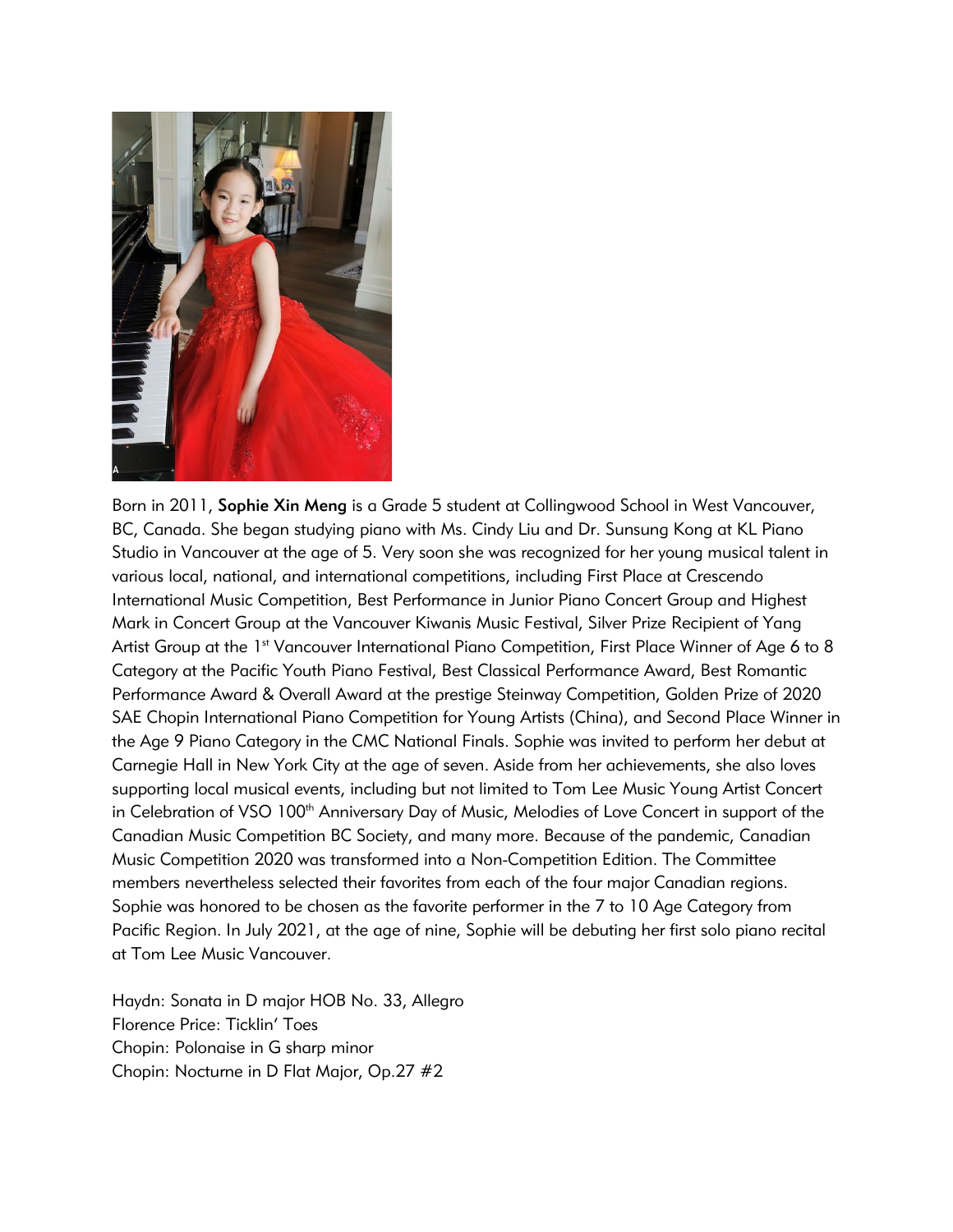

Yuzhe (Julian) Chen (10 years) is a sixth grader at Rochambeau, the French International School. Born in the Hague, the Netherlands, Julian moved to the United States with his parents in 2016. He speaks fluent English, French, Chinese, and is making solid progress in Spanish and Latin. Julian started to take piano lessons with Dr. Anna Ouspenskaya shortly before he turned seven. He is currently studying piano with Dr. Dmitri Nazarenko, music theory with Ms. Lora Baronian, and violin with Ms. Olga Khroulevitch. Julian has won several awards in piano and violin competitions, such as MSMTA Gertrude Brown Memorial Concerto Competition (2022), MSMTA Music Spring Festival (2022), Joseph and Goldie Feder Memorial String Competition (2022), Grand Prize Virtuoso International Music Competition (2021), NVMTA Robert Spencer Concerto Competition (2020), and NVMTA Concerto Festival (2019).

Julian is enthusiastic about performing on stage. His most recent performances include playing Seitz Student Concerto No. 2 in G major (1st Movement) at the Joseph and Goldie Feder String Competition Awards Ceremony (April 2022), performing Mozart Piano Concerto No. 4 in G major (3rd Movement) in collaboration with New England Youth Ensemble (February 2022), and playing de Bériot Violin Concerto No. 9 in A minor (1st Movement) at the Beethoven House in Bonn (August 2021).

In addition to music, Julian likes reading science fiction and Greek mythology, and learning latest technologies for space travel. He is currently a student ambassador of Rochambeau.

Mozart: Sonata in F major K. 280 I. Allegro Glinka/Balakirev - L'alouette William Grant Still: No. 7. A Bit of Wit from 7 Traceries Villa-Lobos: O Polichenelo from Prole do bebê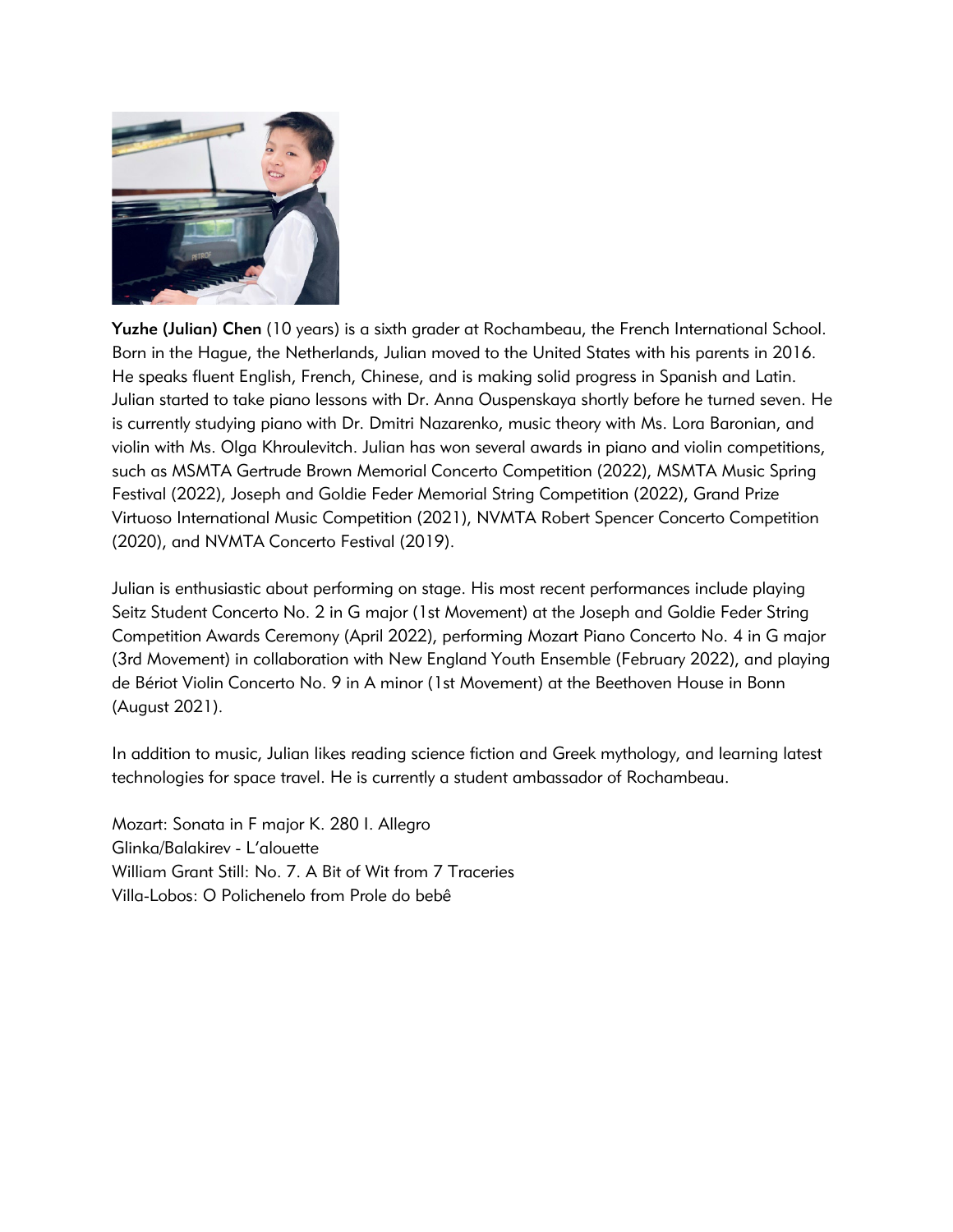

Letao Li, 8, is a rising fourth grader at the Special Music School in the City of New York and is a student of Natela Mchedlishvili. In addition to her passion in piano, for which she won prizes in 2021 Little Mozarts International Competition, 2021 "La Note Céleste" International Piano Competition, and 2021 American Classical Young Musician Competition, Letao loves singing in English and Mandarin. She has recently become a member of the Metropolitan Opera Children's Chorus and had sung for the Trinity Youth Chorus and Young Voyces in New York since she was 5. Before her exciting music journey at the Special Music School, Letao studied piano with Valeda Zaage-Bell and Ivy Zhou. In her free time, Letao enjoys math, coding, hiking, skating, opera, and art making.

Haydn: Sonata in F major, Op. 13, No. 3, Hob. XVI:23 I. Allegro Moderato Florence Price: Thumbnail Sketches of A Day in the Life of a Washerwoman, No.4. Evening Shadows, Florence Price Chopin: Nocturne in F Minor, Op. 55, No. 1 Villa-Lobos: Prole Do Bebê No. 1, W140, VII. O Polichinelo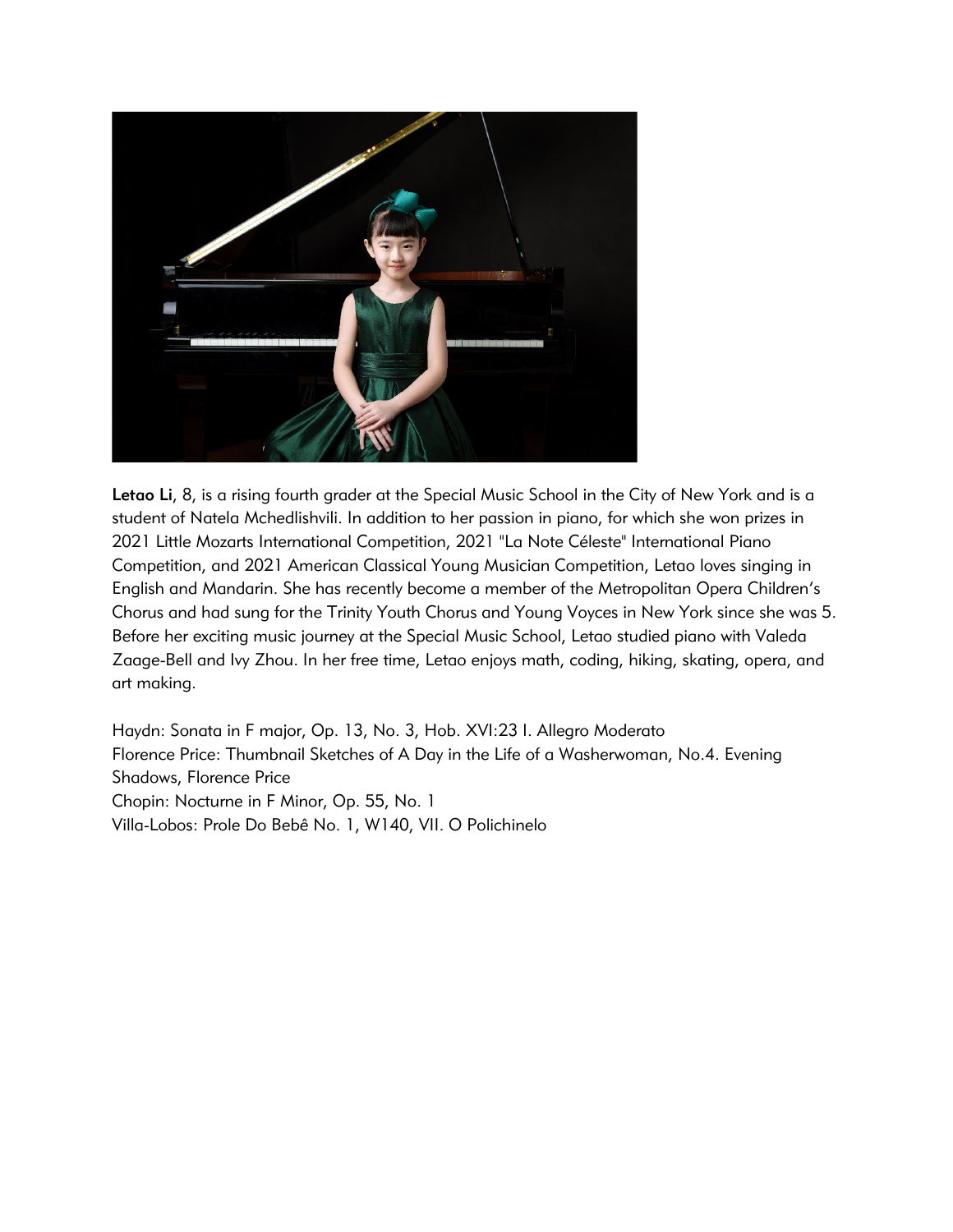

At the age of 5, Yidi Ding began receiving recognition for his talent, winning more than 20 first prizes in America, China and Europe, including the 2018 Pearl Kayserburg International Youth Piano Competition, the 2018 Vienna International Music Competition, the 2020 Global MUSIC and STARS AWARDS competition, the 2022 American Music Talent Competition Application, the 2022 Bravura Philharmonic Young Artists Concerto Competition, among other competitions. At six years old, he was invited to perform at NYC's Carnegie Hall, and the Golden Hall in Vienna, Austria. In March 2018, he released his first CD at the age of six, titled "A Collection of Piano Works".

At seven years old in 2019, he was accepted to The Juilliard School Pre-College program as the youngest student. In January 2020, he was selected as the "Young Scholar Program" by LangLang International Music Foundation. In addition to piano, he also studies composition, conducting, and vocals. He has composed several piano pieces and is currently writing his first piano concerto. In addition, he is preparing to record a few songs recently.

Although he is only 10 years old, he has been invited to perform at Carnegie Hall three times. Recently, he won the 2022 Young Artists Concerto Competition and is scheduled to perform with [Bravura Philharmonic Orchestra.](http://www.bravuraphil.org/orchestra) His teachers include Chiu-Tze Lin and Dmitry Rachmanov.

Beethoven: Sonata "Pathetique" Op. 13 - III. Rondo: Allegro Chopin: Nocturne Op 72. No1 Liszt: Liebestraum No.3 Florence Price – Ticklin' Toes Chopin: Grande brilliant Waltz in E flat major Op.18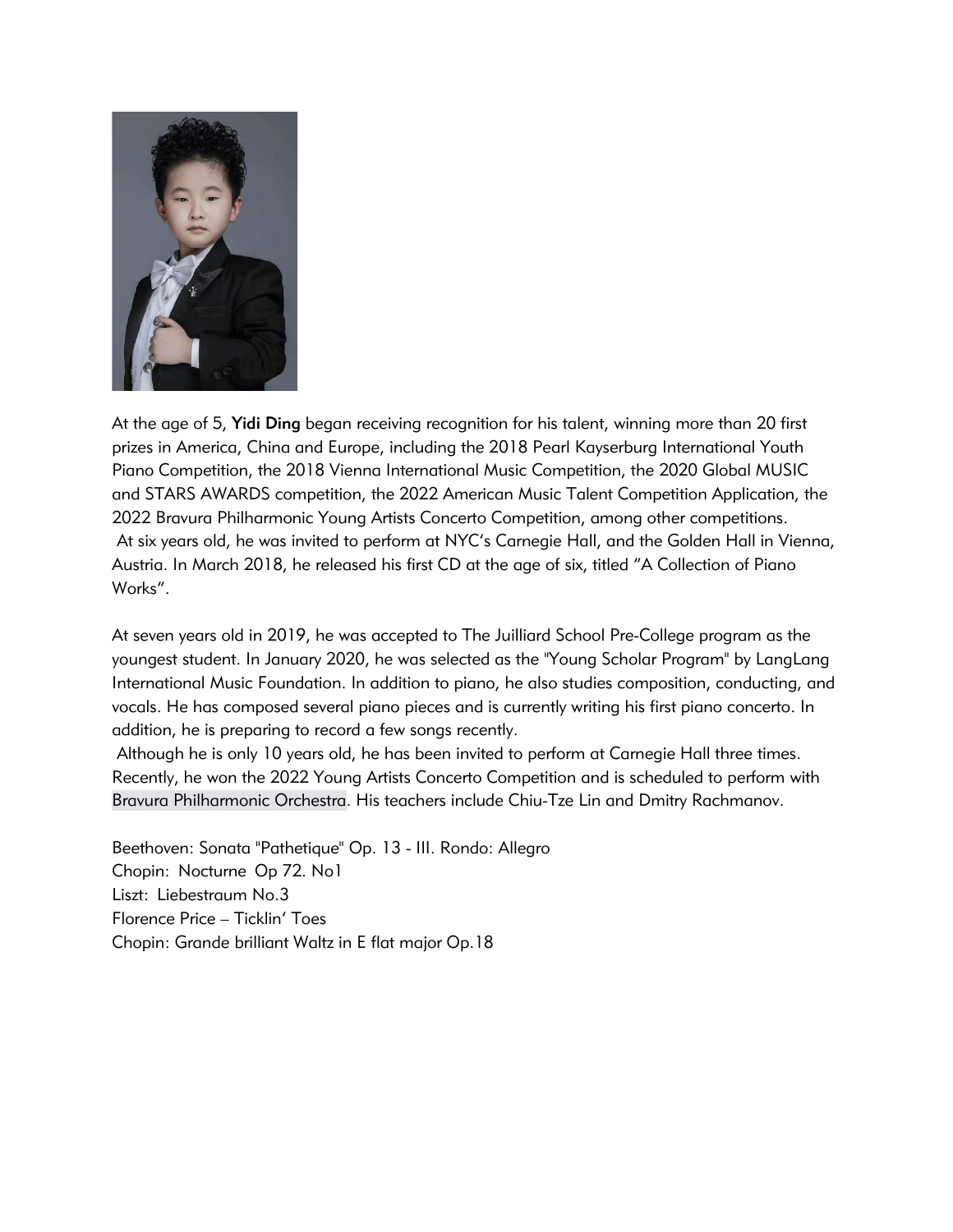

Claire Li started her piano studies at the age of 4 and a half and is currently 8 years old. She has great passion in music and piano performance.

In spite of the COVID pandemic, she has won top prizes in many local and international competitions, including Gold Prize in IMPACT Young Virtuoso Competition in 2020, Judge Gold Prize/Outstanding Performance Award of IMPACT Young Artists Competition in 2021, Grand Prize in NLPA International Young Artists Competition in 2021, Alternate Winner of 2021 National Young Virtuosi Recital Competition of NLPA, 2nd prize of 2021 William Knabe International Piano Competition, 1st prize of NJMTA 2021 Young Musicians Competition solo for age group 7, and 1st prize of duet for 10&under, Gold Prize of 2021 Piano League Piano Star International Competition Grand Final, Judge's Pick and First Prize of 2021-2022 VIVO International Music Competition, 1st Place of Elementary 1(ages 5–8) of Camerata Artists International Competition: Solo Competition, 2nd Place of Elementary 1(ages 5–8) of Camerata Artists International Competition: Concerto Competition(the highest award given in this category), First Prize& Best Romantic Award of Anselmo Academy IV International Youth Competition, and Second Prize of Chopin Hartford Piano Competition. Claire currently studies piano with Michael Thomopoulos at the Palisades School of Music.

Claire is a second grader at Horace Mann School in New York. Other than piano, she enjoys reading, coding, and hiking.

Bach English Suite No.2 in A minor, I. Prelude Haydn Sonata in B minor, Hob. XVI: 32 I. Allegro Moderato II. Menuet III. Finale: Presto Florence Price: Goblin and Mosquito Chopin: Berceuse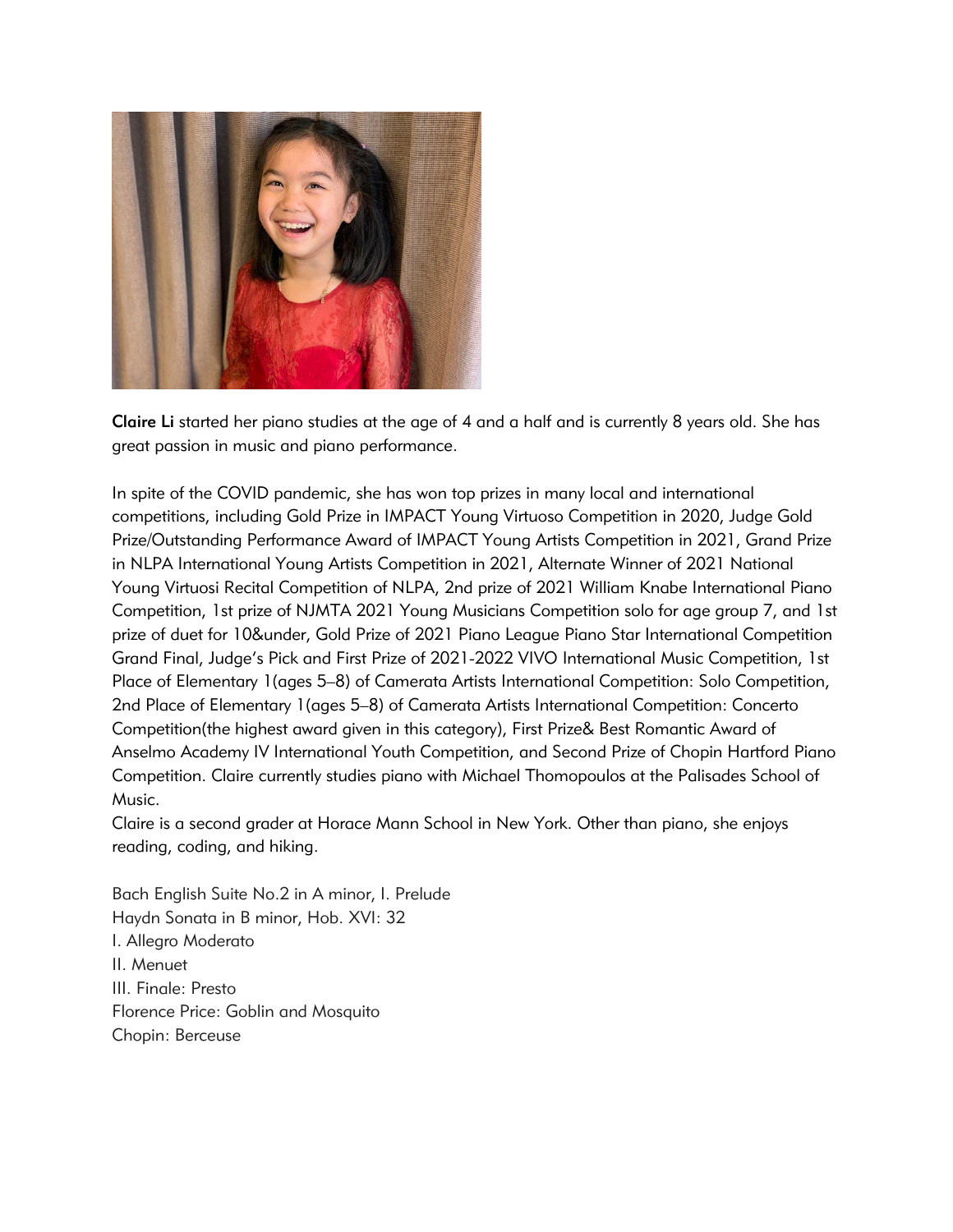

Isabel Feng is a 10-year-old 5th grader from Folsom, California. She started learning piano at the age of four with Carol Chuang. She is currently taking masterclasses with Ilana Vered. Isabel is the youngest winner who has won all three CAPMT California State Competitions (Honors Competition, Concerto Competition, and Contemporary Competition State Finals). Isabel is the Grand Prize winner of Xinghai Cup National Piano Competition in Anhui, China. She is also the 1st prize winners of many other local, national, and international piano competitions including USIMC Young Artist Award, USOMC Showcase Piano Solo, and the Pacific Musical Society & Foundation Competition. Her recent achievements include 1st place of MTAC 2021 Piano Concerto Solo Competition State Final, 1st place of 2021 San Jose International Piano Competition, 4th Place of 2021 International E-Piano Junior Competition, 1st place of the 2021 Harmonium OnlinePlus International Piano Concerto Competition, and 1st Grand Prize (among all the categories from the age of under 8 to 35) of 2021 Vancouver International Music Competition.

At the age of 7, Isabel made her orchestral debut with Folsom Lake College Youth Chamber Orchestra and was invited to perform in five concerts. In 2019, Isabel opened the Prodigy Concert with Florence Conservatory Orchestra at Music Fest Perugia in Italy. As the 1st place winner of the 2021 Harmonium OnlinePlus International Piano Concerto Competition, she will be performing with the Armenian National Philharmonic Orchestra in 2022-2023 concert season. Isabel was selected to participate in master classes with world renowned pianists Ruth Slenczynska, Christopher Elton, Alexandre Moutouskine, Marina Lomazov, and many others.

While not practicing piano, Isabel can be found with her nose in a book, or playing 'school' with her sister and 56 stuffed animal students and chaperones in her 'school'. Her dream is to be a teacher when she grows up.

Joseph Haydn: Sonata in E-flat Major, Hob.XVI/49, I. Allegro Felix Mendelssohn: Rondo Capriccioso, Op.14 Robert Muczynski: Desperate Measures, Op.48 Florence Price: the Goblin and the Mosquito